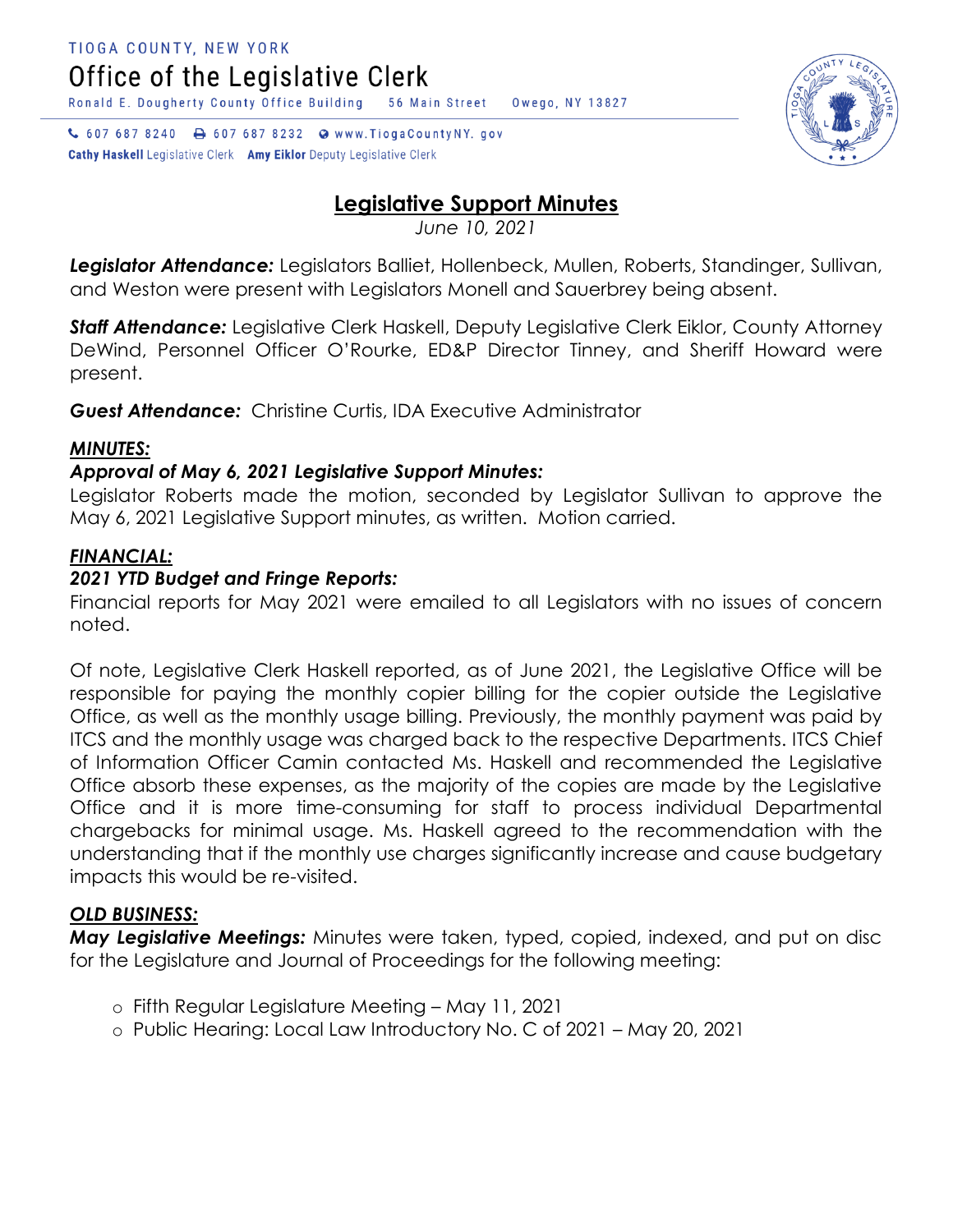↓ 607 687 8240 → 607 687 8232 ● www.TiogaCountyNY.gov Cathy Haskell Legislative Clerk Amy Eiklor Deputy Legislative Clerk

#### *Meetings Attended:*

- **Legislative Worksessions May 6 & 20, 2021**
- Executive Team Meeting May 13, 2021
- I4A Presentation: Overcoming Generational Differences in the Workplace May 26, 2021

*COVID-19 Press Releases:* The Legislative Office discontinued the daily COVID-19 press releases as of May 28, 2021 due to the decrease in active cases, however, continues to update the County's website with the daily statistics provided by Tioga County Public Health.

**911 Surcharge Bill:** Legislative Clerk Haskell contacted Senator Akshar's office for an update on the 911 Surcharge Bill, as legislative session concludes June 10, 2021. As of June 2, 2021, the Bill has not moved out of Committees, however, the Senator continues to advocate.

**UPDATE: Ms. Haskell received an email from Senator Akshar's office following the Legislative Worksession announcing the passage of the 911 Bill. With the Bill passed in both houses, it now resides with the Governor for his signature. Ms. Haskell sent an email to the Legislators, County Attorney, and Director of Emergency Services on June 11, 2021 regarding this update.** 

#### **NEW BUSINESS:**

*Sixth Regular Legislature Meeting – June 15, 2021*

- o **Prayer, Pledge, Voting Process -** Legislator Balliet will lead the Legislature in the prayer, pledge, and voting process.
- o **Recognition Resolutions:**
	- **Recognition Resolution Recognizing Richard Huttleston Posthumously Legislator** Roberts will read and present this recognition resolution to Mr. Huttleston's daughter at the June 15, 2021 Legislature meeting.
	- **Recognition of Dan Berry's 23 Years of Dedicated Service to Tioga County Mr. Berry** will not be attending the June 15, 2021 Legislature meeting, therefore, this resolution will just be noted in the minutes.

#### o *Proclamation:*

 *Skin Cancer Awareness Month –* Legislator Standinger will read and present this proclamation to Public Health Educator, Laura Bennett at the June 15, 2021 Legislature meeting.